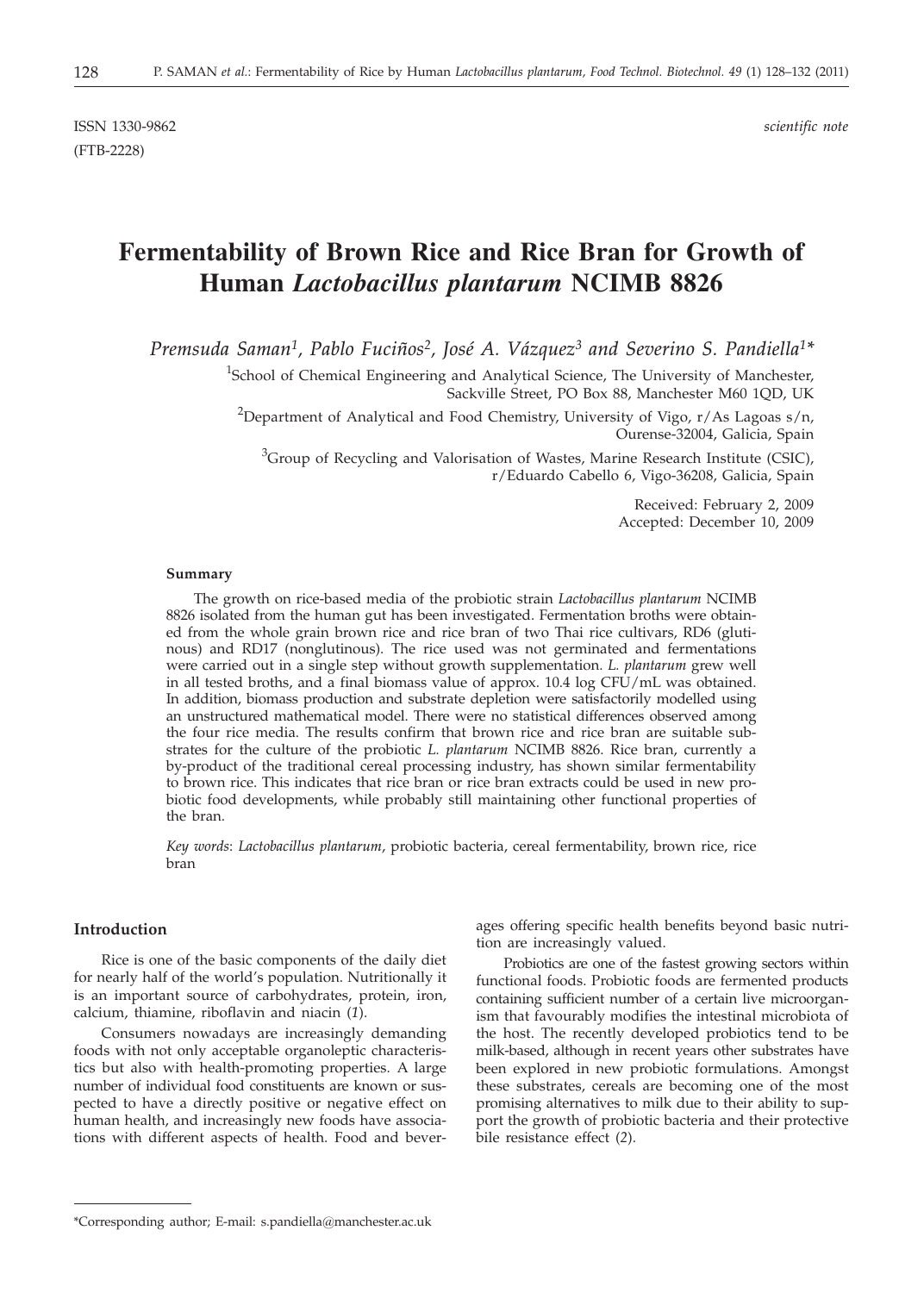Rice, and in particular bran rice, contains compounds like tocopherols, tocotrienols, anthocyanins, polyphenols, g-oryzanol, enzymes, polyunsaturated fatty acids and resistant starch (*3–7*), which have shown positive effects as modulators of blood pressure, glycemia or serum cholesterol levels (*8,9*). It may also contain antioxidants that could help in the prevention of tumoral proliferation (*10,11*), and even nutraceutical prebiotics that could help control colitis by modification of the colonic microbiota (*12,13*).

Whole rice grains or fractions of the grain can also be modified to improve their nutritional value or to promote their functional properties. For centuries fermentation with lactic acid microorganisms has been a simple and inexpensive technique to preserve or upgrade the digestibility and stability of foods. Traditionally, the two main reasons to ferment rice-based foods have been firstly to prevent the action of unacceptable microorganisms, and secondly to create foods with better flavour, aroma and texture (*14*).

Despite the fermentability and functional potential of rice, there have been relatively few attempts to use this cereal as a substrate for the production of probiotic foods. The existing works in the literature refer to the use of pregerminated rice, white rice and rice bran supplemented with simple sugars or treated with exogenous enzymes to enhance saccharification and improve fermentability (*15,16*).

This work aims to evaluate the ability of brown rice and rice bran to support the growth of probiotic bacteria in a single step process, without the addition of hydrolytic enzymes or growth promoters. Whole brown rice and rice bran obtained by debranning from two different rice varieties (glutinous and nonglutinous) will be used. The biomass formation and chemical changes during fermentation will be monitored in all cases.

## **Materials and Methods**

## *Milling of brown rice to produce brown rice flour*

Two rice varieties, RD17 (nonglutinous rice cultivar from Pathumthani, Thailand) and RD6 (glutinous rice cultivar from Sisaket, Thailand) were used in this work. The grains were milled using a laboratory hammer mill 3100 (Perten Instruments, Segeltorp, Sweden) equipped with a 0.8-mm sieve. After cooling, the whole rice flour was stored in sealed bags at  $-30\text{ °C}$  to prevent contamination and to stop the action of cereal enzymes.

# *Debranning of brown rice grains to produce bran fraction*

The debranning was carried out in a Satake TM05 test mill (Satake Engineering Co, Hiroshima, Japan) with an abrasive wheel (sieve size no. 40) rotating at 1450 rpm. Pearlings obtained after 20 s of abrasive polishing (bran fraction) were stored in sealed bags at  $-30$  °C for later use.

# *Fermentation monitoring*

#### Microorganism and inocula

*Lactobacillus plantarum* NCIMB 8826, originally isolated from human intestine, was used for the fermentation of all rice broths. The strain was maintained at 4 °C and subcultured monthly on MRS agar slants (Oxoid Ltd, Cambridge, UK).

Colonies isolated from MRS agar plates were precultured twice in MRS liquid broth at 37 °C, first for 24 h and then for 18 h, to ensure that all the cells were harvested from the early stationary phase. The bacterial suspensions were then used to inoculate the rice media at 1 % (by volume). In all cases, the initial microbial concentration was approx. 7.5 log CFU/mL.

# Fermentation procedures

Shake flask fermentations were performed in duplicate using 500-mL screw-capped glass bottles with 400 mL of medium. Suspensions (3 %, by mass per volume) in distilled water were made from the whole grain flour and bran of the nonglutinous and glutinous rice varieties. The resulting slurry was then autoclaved (15 min, 121 °C) to sterilise the media and to gelatinise the rice starch. Culture media were inoculated and incubated at 150 rpm and 37 °C for 48 h. Samples were regularly taken for total cell counting, and the centrifuged fermented media (5000 $\times$ *g*, 10 min, 4 °C) were stored at  $-20$  °C for chemical analysis.

#### Cell enumeration

Viable cells were enumerated using the method of Collins (*17*). Decimal dilutions of fermentation broths were prepared using sterile Ringer's solution. A volume of 12 mL was dropped onto 3- to 4-day-old MRS agar plates and then incubated at 37 °C for 2 to 3 days. Viable cell counts were calculated as log colony forming units (CFU) per mL. Dilutions with less than 10 or more than 130 colonies were discarded.

#### Chemical analyses

The concentration of soluble free amino nitrogen (FAN) during fermentation was assayed by European Brewery Convention (EBC) ninhydrin colorimetric method (*18*). The protein content was calculated by multiplying the total Kjeldahl nitrogen by a factor of 6.25. Total reducing sugars (TRS) were assayed by the 3,5-dinitrosalicylic acid method (*19*).

## *Mathematical models*

In order to describe and compare the kinetics of lactic acid bacteria on rice media, an unstructured mathematical model was used (*20*):

$$
X = \frac{X_{\text{max}}}{1 + \exp\left[2 + \frac{4 \cdot v_{\text{max}}}{X_{\text{max}}} \cdot (\lambda_x - t)\right]}
$$
 / 1/

$$
S = S_0 + \frac{X_0}{Y_{X/S}} - \frac{1}{Y_{X/S}} \cdot \frac{X_{\max}}{1 + \left(\frac{X_{\max}}{X_0} - 1\right) \cdot e^{-\frac{4 \cdot v_{\max}}{X_{\max}}} - \frac{1}{1 + \left(\frac{W_{\max}}{X_0} - 1\right) \cdot e^{-\frac{4 \cdot v_{\max}}{X_{\max}}} - \frac{1}{1 + \left(\frac{W_{\max}}{X_0} - 1\right)} \cdot e^{-\frac{4 \cdot v_{\max}}{X_{\max}}} \cdot \frac{1}{1 + \left(\frac{W_{\max}}{X_0} - 1\right) \cdot e^{-\frac{4 \cdot v_{\max}}{X_{\max}}} - \frac{1}{1 + \left(\frac{W_{\max}}{X_0} - 1\right) \cdot e^{-\frac{4 \cdot v_{\max}}{X_{\max}}} - \frac{1}{1 + \left(\frac{W_{\max}}{X_0} - 1\right) \cdot e^{-\frac{4 \cdot v_{\max}}{X_{\max}}} - \frac{1}{1 + \left(\frac{W_{\max}}{X_0} - 1\right) \cdot e^{-\frac{4 \cdot v_{\max}}{X_{\max}}} - \frac{1}{1 + \left(\frac{W_{\max}}{X_0} - 1\right) \cdot e^{-\frac{4 \cdot v_{\max}}{X_{\max}}} - \frac{1}{1 + \left(\frac{W_{\max}}{X_0} - 1\right) \cdot e^{-\frac{4 \cdot v_{\max}}{X_{\max}}} - \frac{1}{1 + \left(\frac{W_{\max}}{X_0} - 1\right) \cdot e^{-\frac{4 \cdot v_{\max}}{X_{\max}}} - \frac{1}{1 + \left(\frac{W_{\max}}{X_0} - 1\right) \cdot e^{-\frac{4 \cdot v_{\max}}{X_{\max}}} - \frac{1}{1 + \left(\frac{W_{\max}}{X_0} - 1\right) \cdot e^{-\frac{W_{\max}}{X_{\max}}} - \frac{1}{1 + \left(\frac{W_{\max}}{X_0} - 1\right) \cdot e^{-\frac{W_{\max}}{X_{\max}}} - \frac{1}{1 + \left(\frac{W_{\max}}{X_0} - 1\right) \cdot e^{-\frac{W_{\max}}{X_{\max}}} - \frac{1}{1 + \left(\frac{W_{\max}}{X_0} - 1\right) \cdot e^{-
$$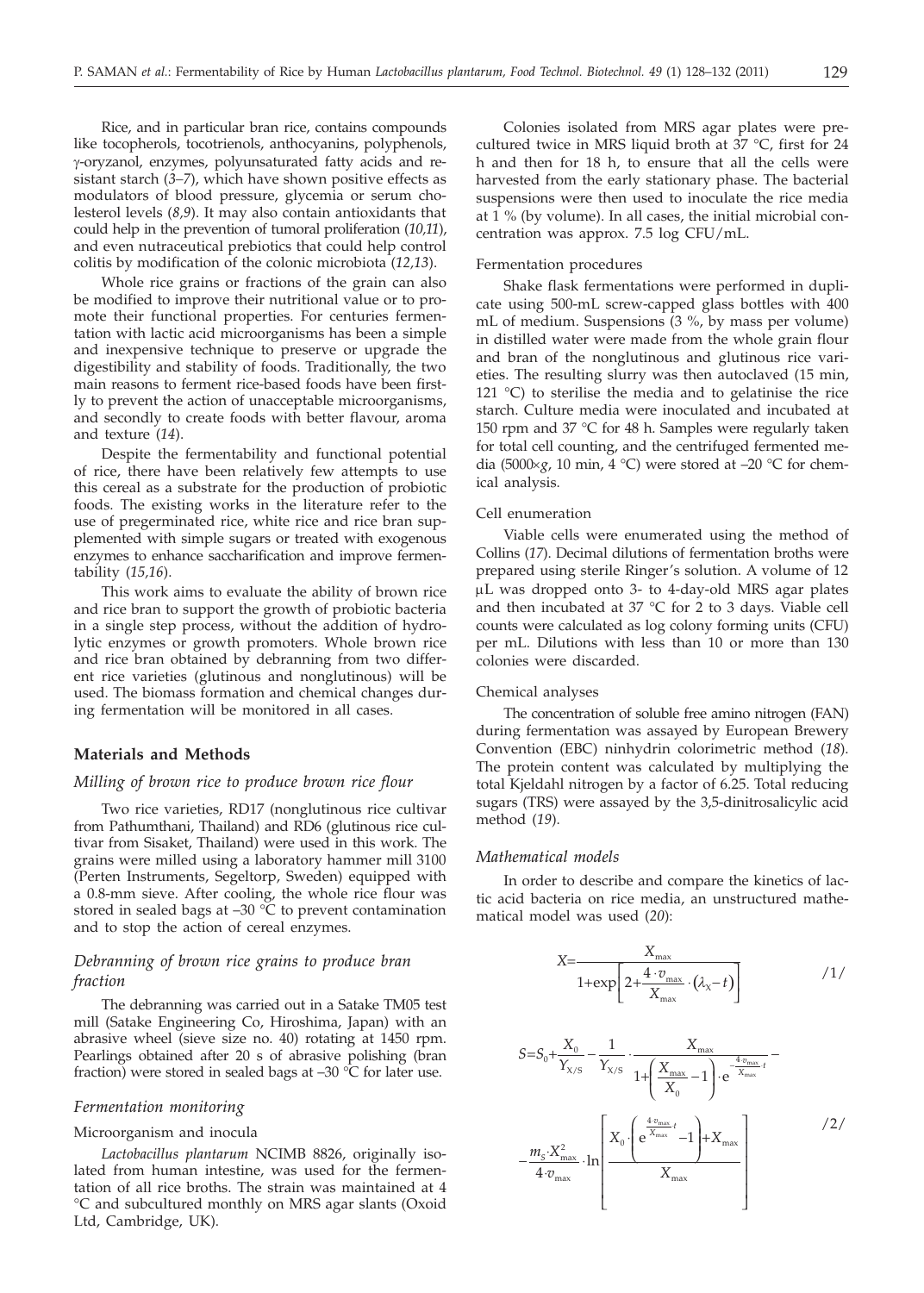where *X* is biomass concentration expressed as log CFU/ mL, and *S* is the total reducing sugars concentration (in g/L). The definition and units of the model parameters and variables are given in the list of abbreviations.

# *Numerical and statistical methods*

Fitting procedures and parametric estimations calculated from the results were carried out by minimisation of the sum of quadratic differences between the observed and model-predicted values, using the non-linear least squares (quasi-Newton) method provided by the macro Solver add-in of the Microsoft Excel XP spreadsheet. Statistica v. 6.0 software (StatSoft, Inc, Tulsa, OK, USA) was used to evaluate the significance of the estimated parameters by fitting the experimental values to the proposed mathematical models, and the consistency of these equations.

# **Results**

The capability of the different rice fermentation broths to support the growth of *Lactobacillus plantarum* was investigated. Fig. 1 shows the growth of *L. plantarum* and the chemical changes during fermentation of the brown rice and rice bran fractions of the two rice varieties used. The numerical values of the kinetic parameters obtained from fitting the experimental data to the unstructured mathematical models as well as the statistical analysis of the equations and parameter validation are summarised in Table 1. According to these results, all media were able to provide a considerable growth of the bacteria, reaching a maximum cell concentration of approximately 10.4 log CFU/mL in 30 h. The statistical analysis shows that the differences between the tested media were not significant ( $p$ >0.05) in all of the kinetic parameters ( $v_{\text{max}}$ ) and  $X_{\text{max}}$ ) defined in Eq. 1.



**Fig. 1.** Fermentation of *Lactobacillus plantarum* in rice media. Solid lines represent the mathematical models used to fit the experimental data represented by points. Dashed lines show the experimental profiles.  $\bullet$  glutinous bran, O glutinous rice,  $\blacktriangle$  nonglutinous bran,  $\triangle$  nonglutinous rice. TRS=total reducing sugars, N=nitrogen

The pH dropped slightly through fermentation. The biggest changes were observed during the first 12 h, after which the pH remained nearly constant. The fractions from the glutinous rice variety showed larger pH drops than the nonglutinous ones. The pH drops  $(\Delta pH)$  of the glutinous rice bran and brown rice were 1.9 and 1.5, respectively. The broths with nonglutinous rice gave  $\Delta pH$ of 1 and 1.5 for the brown rice and rice bran fraction, respectively. In both varieties, the rice bran showed larger pH drops. The production of lactic acid was concomitant with this trend (data not shown).

The evolution of TRS was adequately described by the proposed model in Eq. 2 (see statistical analysis in Table 1). The highest biomass yield per sugar uptake  $(Y_{X/S})$ was obtained in the nonglutinous rice media followed by nonglutinous bran, glutinous bran and glutinous rice.

Table 1. Parametric estimations corresponding to the kinetic models (1 and 2), applied to the cultures of *L. plantarum* in the rice media

| Variables                                                    | Rice fermentation media |                   |                   |                   |
|--------------------------------------------------------------|-------------------------|-------------------|-------------------|-------------------|
|                                                              | Glutinous bran          | Glutinous rice    | Nonglutinous bran | Nonglutinous rice |
| Growth $(X)$                                                 | values±CI               | values±CI         | values±CI         | values±CI         |
| $X_{\text{max}}/(\log CFU/mL)$                               | 10.409±0.488            | 10.372±0.710      | 10.364±0.600      | 10.379±0.752      |
| $X_0/(\log CFU/mL)$                                          | 7.433±0.308             | 7.311±0.481       | 7.199±0.443       | 7.147±0.527       |
| $v_{\text{max}}/(\log CFU/(mL \cdot h))$                     | $0.191 \pm 0.072$       | $0.201 \pm 0.110$ | $0.215 \pm 0.100$ | $0.208 \pm 0.116$ |
| F (df <sub>1</sub> =3, df <sub>2</sub> =5; $\alpha$ =0.05)   | 9359.19                 | 3840.02           | 4591.22           | 3162.25           |
| p-value                                                      | < 0.0001                | < 0.0001          | < 0.0001          | < 0.0001          |
| $R$ (obs-pred)                                               | 0.9923                  | 0.9832            | 0.9871            | 0.9821            |
| Sugars $(S)$                                                 | values±CI               | values±CI         | values±CI         | values±CI         |
| $S_0/(\log CFU/mL)$                                          | 3.559±0.415             | $3.984 \pm 0.453$ | $4.143 \pm 0.175$ | $3.051 \pm 0.309$ |
| $Y_{X/S}/[(\log CFU/mL)/(g/L)]$                              | $0.851 \pm 0.399$       | $0.720 \pm 0.288$ | $1.870 \pm 0.674$ | 2.557±2.277       |
| $m_S/[g/L)/(log CFU/(mL \cdot h))]$                          | n.s.                    | n.s.              | $0.001 \pm 0.000$ | n.s.              |
| $F$ (df <sub>1</sub> =3, df <sub>2</sub> =5; $\alpha$ =0.05) | 297.56                  | 294.72            | 2918.42           | 581.25            |
| p-value                                                      | < 0.0001                | < 0.0001          | < 0.0001          | < 0.0001          |
| R (obs-pred)                                                 | 0.9799                  | 0.9711            | 0.9976            | 0.9758            |

CI=confidence intervals ( $\alpha$ =0.05), *F*=Fisher test (df<sub>1</sub>=model degrees of freedom and df<sub>2</sub>=error degrees of freedom) using a significance level  $(\alpha)$  of 0.05, R=correlation coefficient between observed and predicted data, n.s.=not significant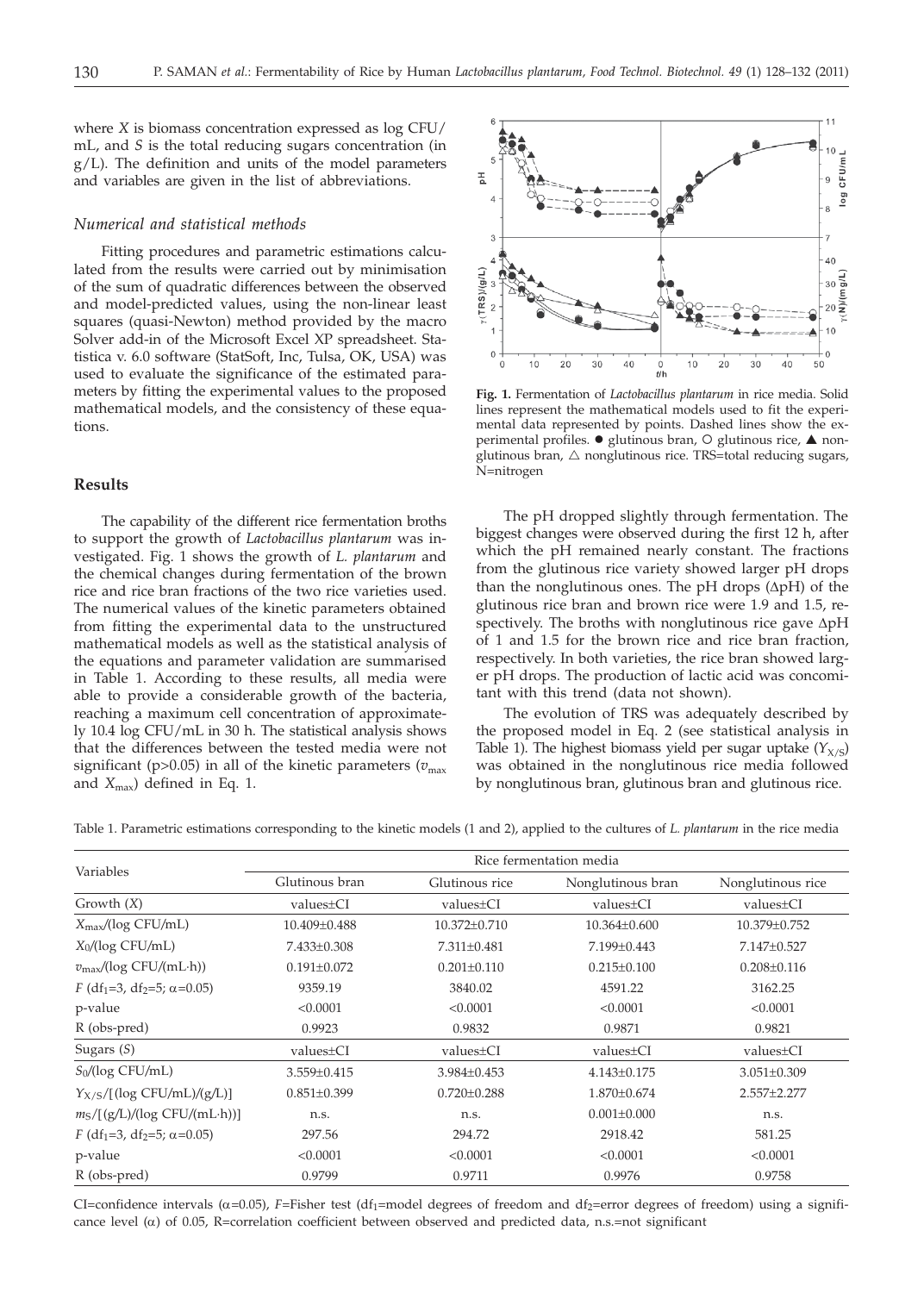The initial FAN concentration in the fermentation broths was higher for the rice bran than for the brown rice. In addition, the lowest consumption of nitrogen took place in the glutinous rice media (4.59 mg/L), while the highest was observed in nonglutinous bran (31.68 mg/L). Thus, no clear correlation between the observed FAN evolution and the corresponding cell growth and TRS consumption was observed through fermentation.

# **Discussion**

*Lactobacillus* sp. has been described to have complex requirements for growth and fermentation (*21*), while brown rice and rice bran have carbohydrates, minerals, vitamins and other essential nutrients. They also contain a variety of active compounds that could lead to the development of novel functional foods and ingredients. However, most carbohydrates in rice are in the form of polysaccharides and the availability of the carbon sources for nonamylolytic microorganisms is limited.

Rice and rice bran from processing wastes have previously been used to grow lactic acid bacteria for the production of lactic acid (*22*). Rice broths have also been used to support the growth of probiotic cultures (*15,16*). In some of these works a preliminary enzymatic treatment was made to increase the availability of fermentable sugars. In other cases the fermentation media were supplemented with growth enhancers. Direct culture of probiotic strains, isolated from the human gut, on non- -modified brown rice and rice bran has not been reported before and could maintain other functional properties unaltered in the raw material.

Four fermentation media prepared from brown rice and rice bran of two different rice cultivars were carried out, and the evolution of probiotic bacteria was monitored. The main compositional and physicochemical parameters measured through fermentation were pH, FAN and TRS. Fig. 1 shows that all media produce a similar growth of *L. plantarum* (over 3 log CFU/mL increment) and the maximum cell population is in all cases beyond the threshold for a minimum probiotic effect  $(10^6 \text{ CFU/mL})$ (*23*). The FAN and TRS profiles show that there are not major nutritional limitations. The statistical analysis indicates that there are not significant differences among the tested rice and rice bran fractions.

The biomass levels obtained in this work are higher than the ones obtained by Helland *et al*. (*15*). In that case, a number of lactic acid bacteria strains were grown in water-based rice and corn puddings to produce a novel probiotic food. They found that *L. rhamnosus* GG was the strain that expressed a higher growth with increments in cell populations of 1 log CFU/mL over a 12-hour period with 1 % (by mass) fructose supplement. Our experiments show an increase of biomass of 1.5 log CFU/mL during the same period. However, our results are in agreement with Trachoo *et al*. (*16*), who were able to increase the biomass of lactobacilli over 2.5 log CFU/mL in 24 h using a germinated rice broth. The different behaviour observed in these three works could be due to the composition of the media used for fermentation. In the work of Trachoo *et al*. (*16*) and in this work, germinated or nongerminated brown rice or rice bran were used, whereas Helland *et al*. (*15*) used commercial rice

flour. The differences in growth could be related to the use of the bran. The outer layers of the grain have been reported to contain essential nutrients that could promote bacterial growth (*24*).

# **Conclusions**

The obtained results support the hypothesis that brown rice or rice bran media contain the essential nutrients to support the growth of lactobacilli and can directly be used as fermentation substrates of probiotic bacteria. The reached biomass levels are above the minimum required in a probiotic formulation. Rice bran or extracts of rice bran could be used as an alternative source for non- -dairy probiotics, which could increase the added value of what is currently a by-product of the cereal processing industry.

## **Abbreviations**

- *X* biomass as logarithm of colony forming units per millilitre*/*(log CFU*/*mL)
- *t* time*/*h
- *X*max maximum biomass*/*(log CFU*/*mL)
- *X*<sup>0</sup> initial biomass*/*(log CFU*/*mL)
- *v*max maximum growth rate*/*(log CFU*/*(mL·h))
- $\lambda_X$  growth lag phase/h
- *S* total reducing sugars concentration*/*(g*/*L)
- *S*<sup>0</sup> initial total reducing sugars concentration*/*(g*/*L)
- *Y*<sub>X/S</sub> yield coefficient for biomass formation on sugar/ [(log CFU*/*mL)*/*(g*/*L)]
- $m<sub>S</sub>$  maintenance coefficient/ $[(g/L)/(log CFU/(mL \cdot h))]$

## **References**

- *1.* B.O. Juliano: *Rice in Human Nutrition*, FAO, Rome, Italy (1993) pp. 1–2.
- *2.* D. Charalampopoulos, R. Wang, S.S. Pandiella, C. Webb, Application of cereals and cereal components in functional foods: A review, *Int. J. Food Microbiol. 79* (2002) 131–141.
- *3.* H. Hagiwara, T. Seki, T. Ariga, The effect of pre-germinated brown rice intake on blood glucose and PAI-1 levels in streptozotocin-induced diabetic rats, *Biosci. Biotechnol. Biochem. 68* (2004) 444–447.
- *4.* R.J. Jariwalla, Rice-bran products: Phytonutrients with potential applications in preventive and clinical medicine, *Drugs Exp. Clin. Res. 27* (2001) 17–26.
- *5.* R.J. Nicolosi, E.J. Rogers, L.M. Ausman, F.T. Orthoefer: Rice Bran Oil and Its Health Benefits. In: *Rice Science and Technology,* W.E. Marshall, J.I. Wadsworth (Eds.), Marcel Dekker Inc, New York, NY, USA (1993).
- *6.* S. Tian, K. Nakamura, H. Kayahara, Analysis of phenolic compounds in white rice, brown rice, and germinated brown rice, *J. Agric. Food Chem. 52* (2004) 4808–4813.
- *7.* Z. Xu, J.S. Godber, Purification and identification of components of y-oryzanol in rice bran oil, *J. Agric. Food Chem. 47* (1999) 2724–2728.
- *8.* K. Murata, T. Kamei, Y. Toriumi, Y. Kobayashi, K. Iwata, I. Fukumoto, M. Yoshioka, Effect of processed rice with brown rice extracts on serum cholesterol level, *Clin. Exp. Pharm. Phys.* (Suppl. 1), *34* (2007) 87–89.
- *9.* G. Li, M. Qu, J. Wan, J. You, Antihypertensive effect of rice protein hydrolysate with *in vitro* angiotensin I-converting